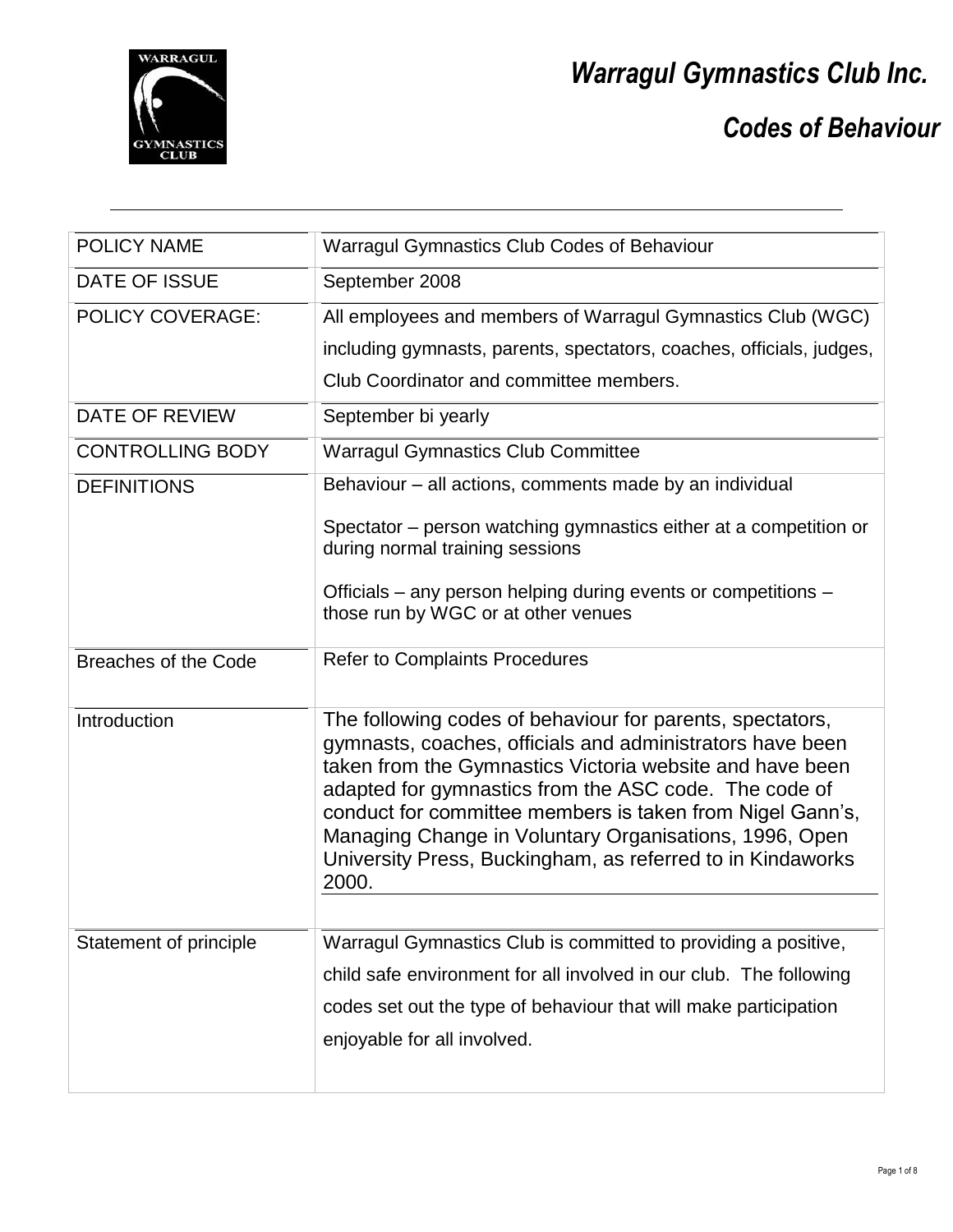

*Codes of Behaviour*

| Scope                    | This policy covers the code of conduct for all members of the   |
|--------------------------|-----------------------------------------------------------------|
|                          | gymnastics 'club community' - participating gymnasts, their     |
|                          | parents, coaches, and officials.                                |
| <b>Related documents</b> | Gymnasts: Code of Behaviour – at training sessions              |
|                          | Gymnasts: Code of Behaviour – at competitions                   |
|                          | Parents and Spectator: Code of Behaviour – at training sessions |
|                          | Gymnasts: Code of Behaviour – at competitions                   |
|                          | Parents and spectator: Code of Behaviour                        |
|                          | Coaches: Code of Behaviour                                      |
|                          | Officials: Code of Behaviour                                    |
|                          | Club Coordinator: Code of Behaviour                             |
|                          | Committee Members: Code of Behaviour                            |
|                          | Gymnastic Victoria Child safe and Child friendly policy         |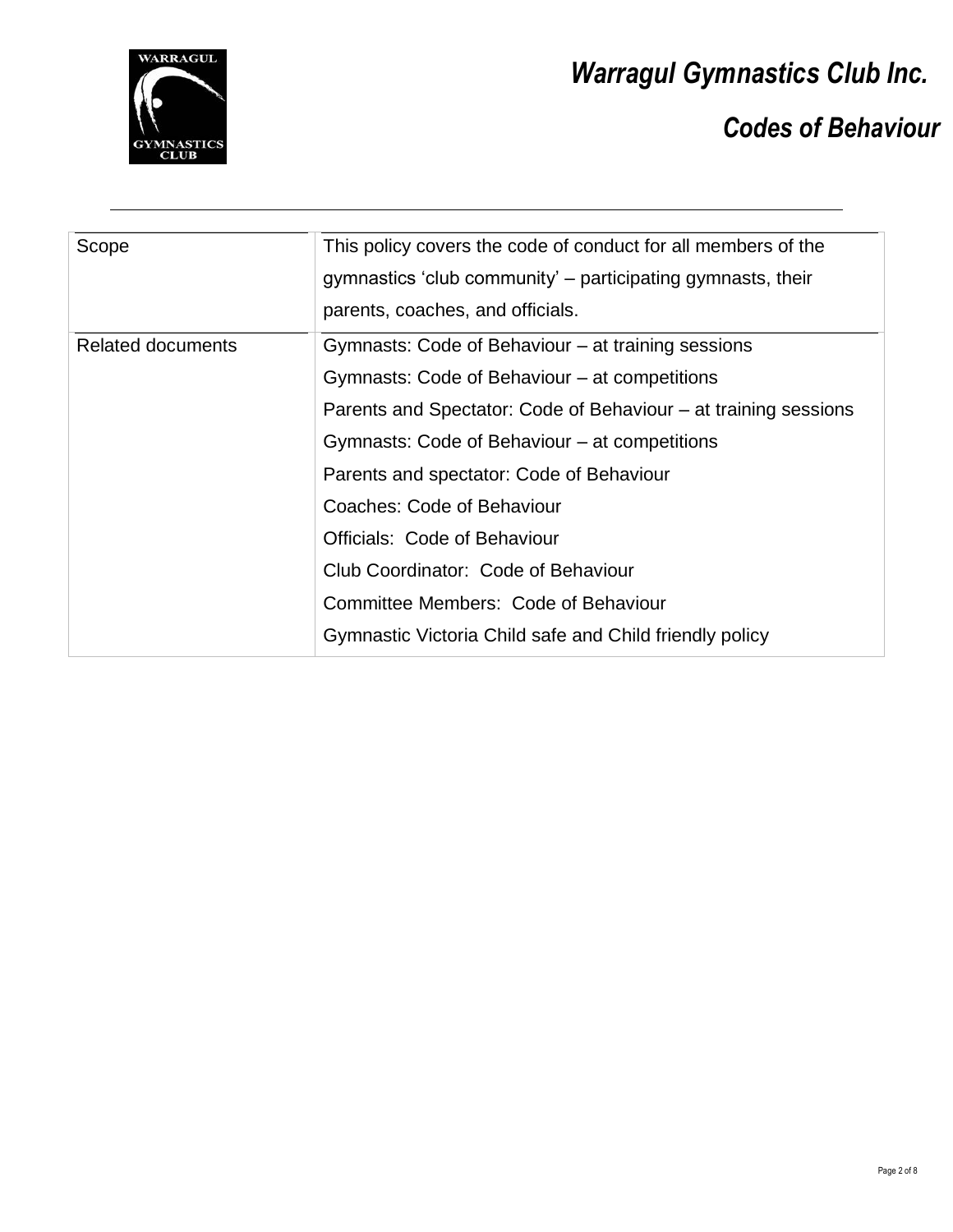

## *Codes of Behaviour*

#### **Gymnasts: Code of Behaviour At training sessions**

- The gymnast is expected to attend scheduled classes regular training ensures skill development.
- Gymnasts are expected to participate in classes to the best of their ability. This means following the directions of the coach, focussing on the activity which is being undertaken, and doing as they are asked, when they are asked to. Gymnasts should not be playing games unless asked to do so by the coach. Gymnasts' personal conversations should not cause a coach to have to repeat instructions.
- Gymnasts are expected to show courtesy to the coach and other gymnasts at all times. Gymnasts are expected to speak politely to their coach and follow instructions.
- Every gymnast should be given the opportunity to develop their skills free from disruption by other gymnasts. Please do not to disrupt other people in their own or any other class. The gym is a busy place. Loud voices and noisy, energetic games not authorised by the coach can be extremely disruptive.
- The gymnast is expected to follow the club rules. These are contained in the Club Handbook. The rules exist for the safety of the gymnasts, individually and as a group.

#### **Gymnasts: Code of Behaviour At competitions At competitions**

- Follow the instructions of your coach and the judges.
- Support the rules
- Support your team mates and the gymnasts from other clubs
- Do not argue with an official. If you need clarification, have your coach approach the official after the competition and according to the rules.
- Be a good sport. Applaud all good performances from every athlete.
- Show respect to, and acknowledge opponents and officials (e.g. shake hands, wish good luck and thank the judges/officials.
- Cooperate with your coach, team and opponents. Without them there would be no competition.
- Participate for your own enjoyment and do your best, not just to please others.
- Respect the rights, dignity and worth of all participants regardless of their gender, ability, cultural background or religion.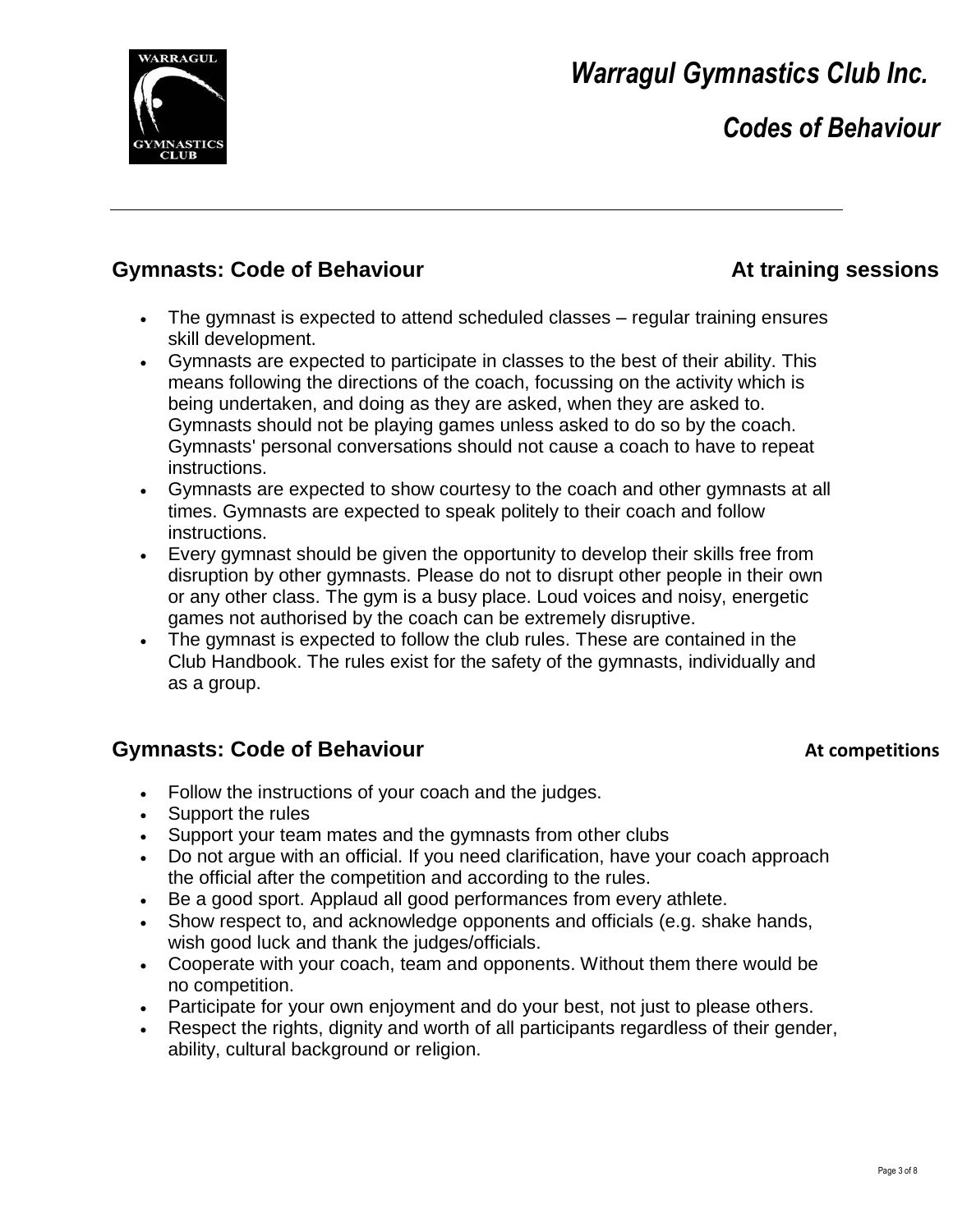

*Codes of Behaviour*

#### **Parents and Spectator: Code of Behaviour**

- Remember that children participate in gymnastics for their enjoyment, not yours
- Encourage children to participate, not force them.
- Focus on the child's efforts and performance rather than medals and scores
- Encourage children always to play according to the rules.
- Never ridicule or yell at a child for making a mistake or not completing a skill.
- Remember that children learn best by example. Appreciate good performances and skill
- Respect officials' decision and teach children to do likewise
- Show appreciation for volunteer coaches, judges and officials
- Respect the rights, dignity and worth of every young person regardless of their gender, ability, cultural background or religion
- Must abide by and uphold the strict Child Safety regulations in accordance to Gymnastic Victoria, Gymnastic Australia and Warragul Gymnastic Club policy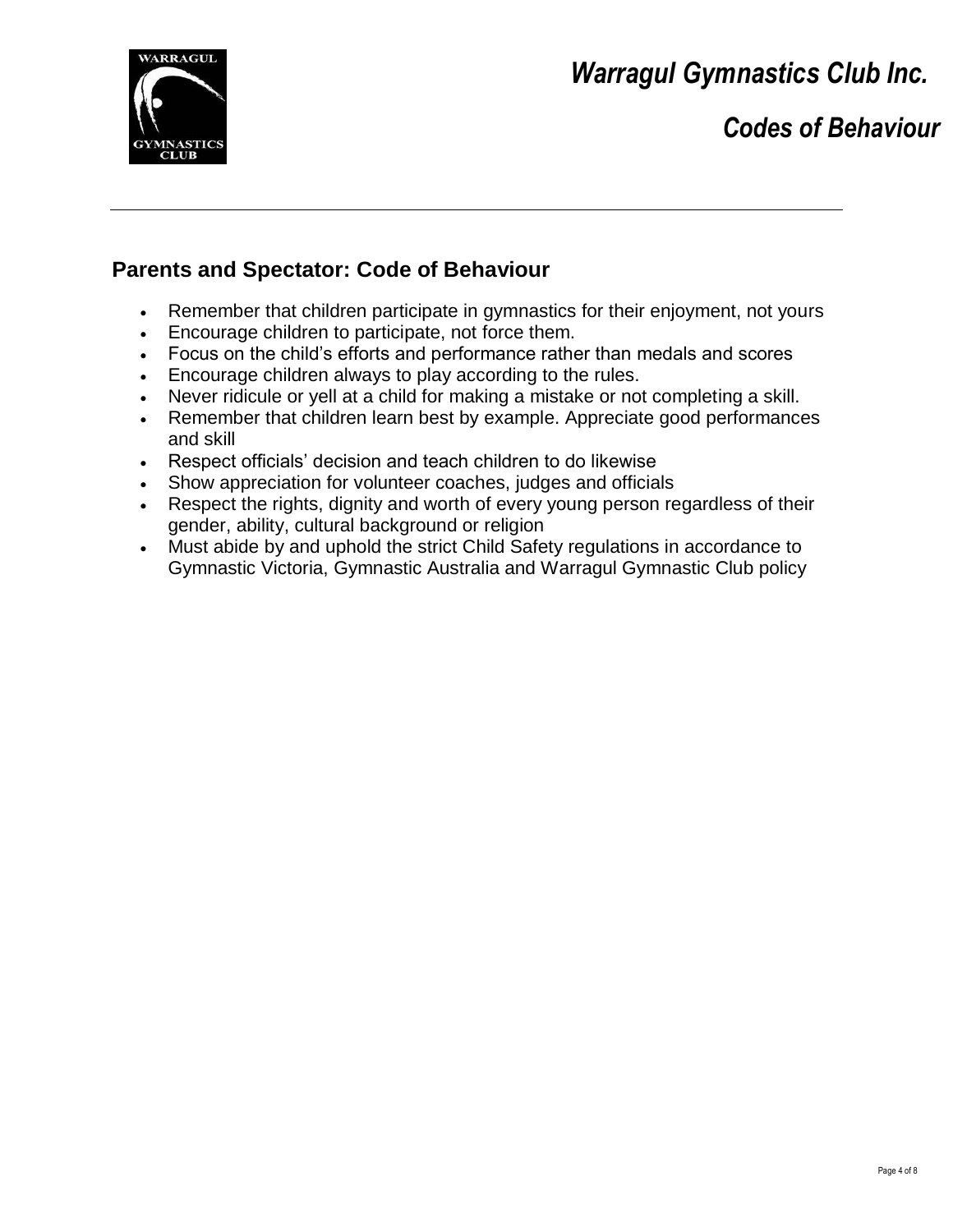

## *Codes of Behaviour*

#### **Coaches: Code of Behaviour**

- Remember young people participate for pleasure and fun, winning is only one part of the fun.
- Compliment and encourage all participants
- Use positive terms in preference to negative feedback
- Create opportunities for participants to learn appropriate sports behaviour as well as skills
- Keep up to date with coaching practices and qualification, particularly the principles of physical growth, development and safety.
- Promote a culturally tolerant environment
- Help young people understand their responsibilities
- Encourage young people to participate in administration, coaching, judging as well as competing.
- Operate within the rules and spirit of the sport and teach your athletes to do the same.
- Be polite and courteous to all officials and volunteers
- Ensure that any physical contact with a young person is appropriate to the situation and development of that athlete.
- Be constantly alert and aware of the safety of the participants and implement necessary procedures.
- Listen to your athletes and ensue that the time they spend with you is a positive experience.
- Implement policy and practices (and lead by example) in relation to responsible use of alcohol and in relation to recreational and performance enhancing drugs.
- Beware that there is a zero limit for drug and alcohol when coaching.
- Respect the rights, dignity and worth of all participants regardless of their gender, ability, cultural background or religion.
- Must abide by and uphold the strict Child Safety regulations in accordance to Gymnastic Victoria, Gymnastic Australia and Warragul Gymnastic Club policy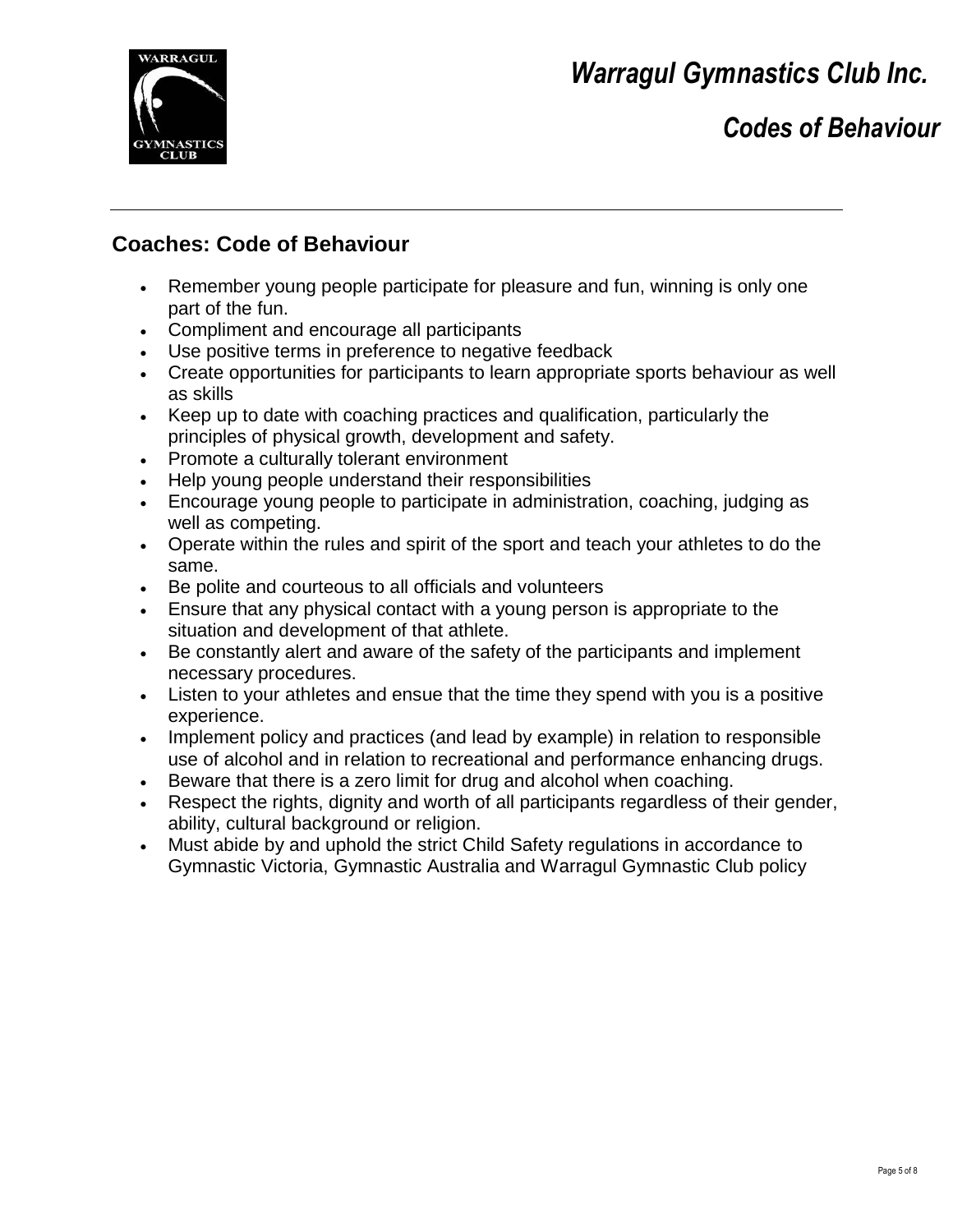

## *Codes of Behaviour*

#### **Officials: Code of Behaviour**

- Apply rules and regulations to match the skill levels and needs of young people and to make participation more fun.
- Compliment and encourage all participants
- Be consistent, objective and courteous when making decisions
- Condemn unsporting behaviour and promote respect for all participants
- Keep up to date with the rules and systems of the sport
- Place the safety and welfare of the participants above all else
- Be familiar with, know your role, and carry out to the best of your ability. Make the competition great fun for the junior competitor
- Promote a culturally tolerant environment.
- Implement policy and practices (and lead by example) in relation to
- Responsible use of alcohol
- Child protection issues
- Issues relating to recreational and performance enhancing drugs
- Ensure that equipment and facilities meet safety standards and are appropriate to the ability of the athletes.
- Respect the rights, dignity and worth of all participants regardless of their gender, ability, cultural background or religion.
- Must abide by and uphold the strict Child Safety regulations in accordance to Gymnastic Victoria, Gymnastic Australia and Warragul Gymnastic Club policy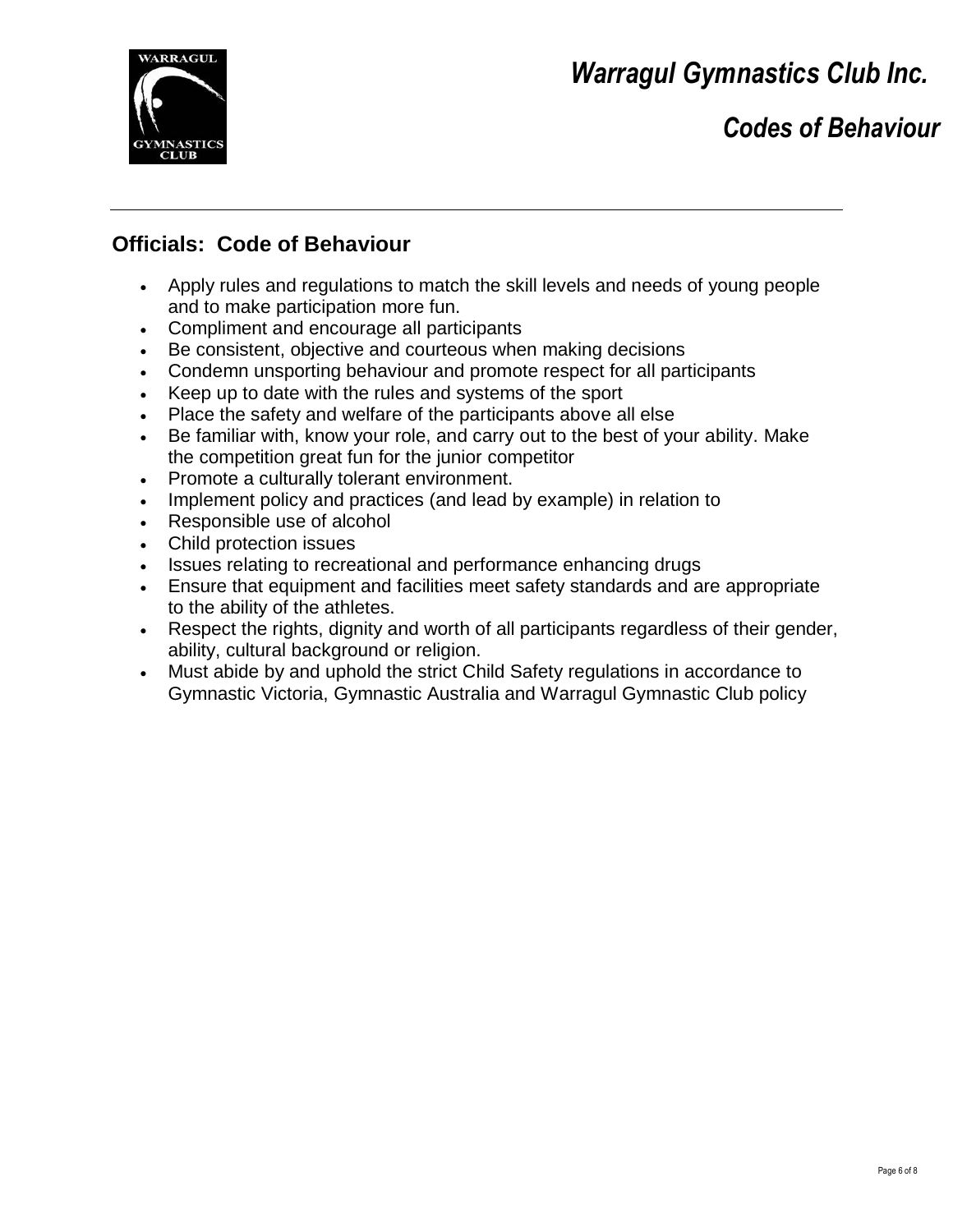

### *Codes of Behaviour*

### **Club Manager: Code of Behaviour**

- Make your club environment more user friendly by providing equal opportunities for all to participate
- Create pathways for young people to participate in sport not just as an athlete, but as a coach, judge, official or volunteer.
- Ensure that the types of programs, rules, and training suit the age, ability and maturity level of young athletes.
- Provide quality supervision and coaching for juniors and ensure volunteers are adequately trained
- Direct coaches to highlight appropriate behaviour and skill development.
- Ensure everyone emphasises participation and doing your best, not the result
- Give a code of behaviour sheet to spectators, officials, parents, coaches and participants and encourage them to follow it.
- Consistently remind adults that the sport is for the participant.
- Remember, you set an example. Your behaviour and comments should be positive and supportive
- Maximise child safety by conducting volunteer screenings and other child protection strategies.
- Adopt and implement relevant sport safety policies and practices.
- Promote a culturally tolerant environment.
- Respect the rights, dignity and worth of all participants regardless of their gender, ability, cultural background or religion
- The Managers must abide by and uphold the strict Child Safety regulations in accordance to Gymnastic Victoria, Gymnastic Australia and Warragul Gymnastic Club policy